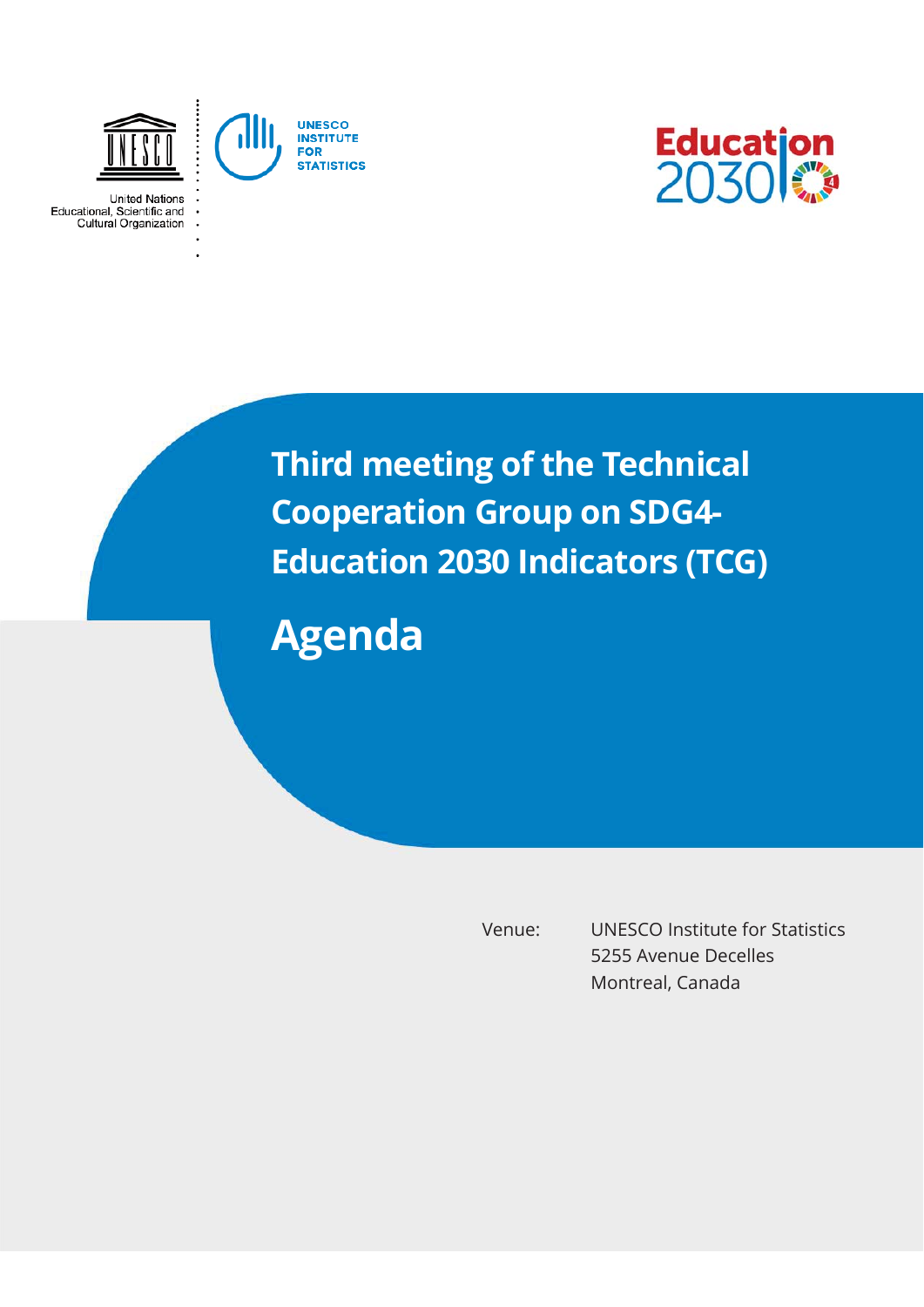



## **Wednesday, 31 May 2017**

*(Working Group members only)* 

| $08:15 -$<br>09:00 | <b>Registration</b>                                                                   | UIS reception                                                |
|--------------------|---------------------------------------------------------------------------------------|--------------------------------------------------------------|
| $09:00 -$<br>10:30 | 1st Face to face Meeting of TCG Working Groups -<br>session 1                         | WG1: Admin room<br>WG2: EIDA room<br>WG3: Decelles Boardroom |
| $10:30 -$<br>10:45 | <b>Coffee Break</b>                                                                   |                                                              |
| $10:45 -$<br>13:00 | 1 <sup>st</sup> Face to face Meeting of TCG Working Groups<br>(continued) - session 2 | WG1: Admin room<br>WG2: EIDA room<br>WG3: Decelles Boardroom |
| $13:00 -$<br>14:30 | <b>Lunch Break</b>                                                                    | Decelles kitchen                                             |
| $14:30 -$<br>15:45 | Meeting of GAML Participants <sup>1</sup>                                             | Decelles Boardroom                                           |
| $15:45 -$<br>16:00 | <b>Coffee Break</b>                                                                   |                                                              |
| $16:00 -$<br>17:00 | 1 <sup>st</sup> Face to face Meeting of TCG Working Groups<br>(continued) - session 3 | WG1: Admin room<br>WG2: EIDA room<br>WG3: Decelles Boardroom |

1

<sup>&</sup>lt;sup>1</sup> Open to all Working Group members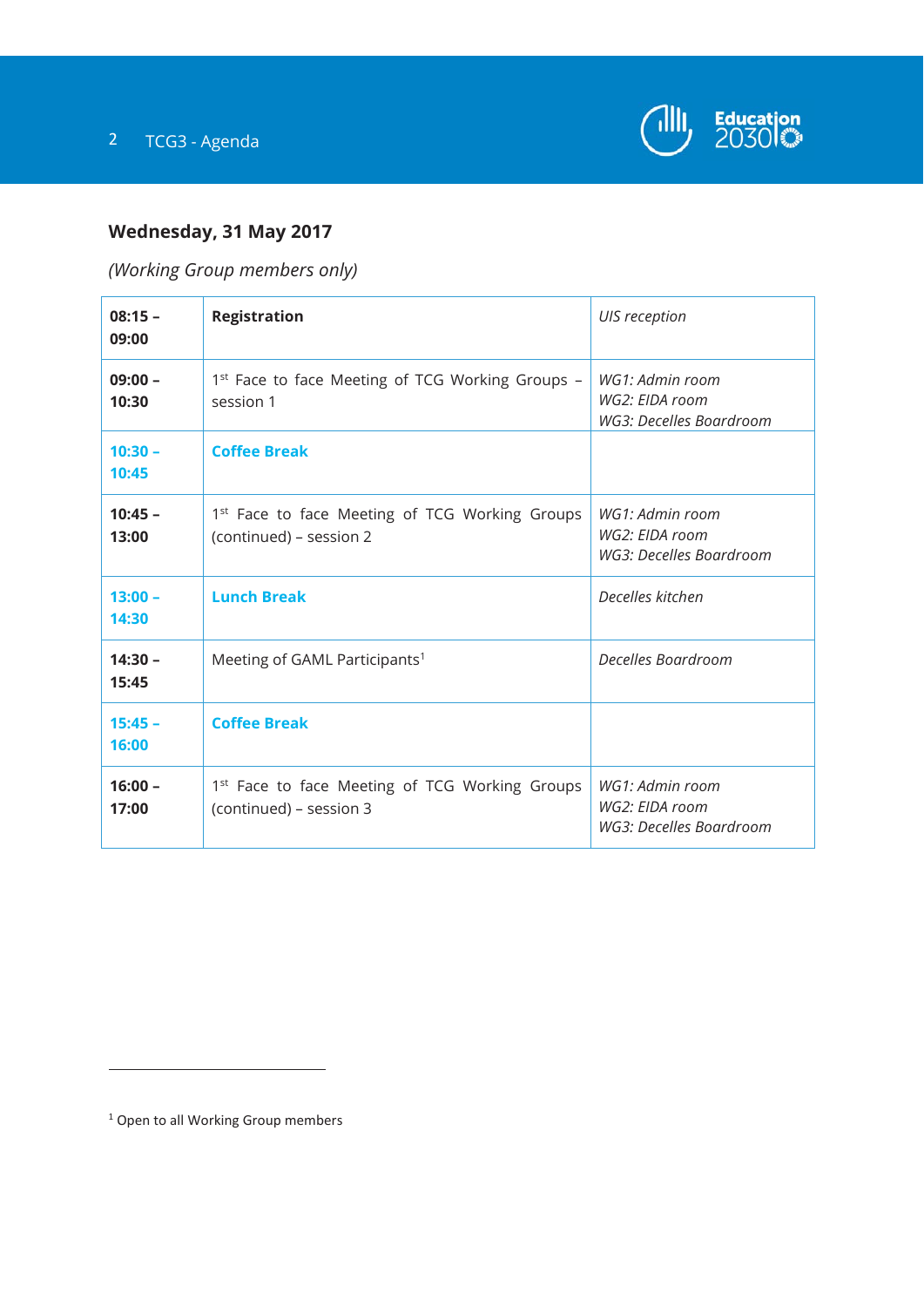

## **Thursday, 1 June 2017**

**Registration:** UIS office on the 7<sup>th</sup> floor **Plenary:** AMOS meeting room on the 4<sup>th</sup> floor **Lunch:** UIS office on the 7<sup>th</sup> floor

| $08:30 - 09:00$ | <b>Registration</b>                                                                                                                                                                                                                                                                                                                                                                                                                                                                                                                                |
|-----------------|----------------------------------------------------------------------------------------------------------------------------------------------------------------------------------------------------------------------------------------------------------------------------------------------------------------------------------------------------------------------------------------------------------------------------------------------------------------------------------------------------------------------------------------------------|
| $09:00 - 09:30$ | 1. Opening session<br>Welcome<br>$\bullet$<br>Introduction of participants<br>$\bullet$<br>Objectives of the meeting<br>$\bullet$<br>OVERVIEW of the draft agenda<br>$\bullet$<br>ADOPT draft agenda<br>$\bullet$<br>Chairs: Silvia Montoya (UIS Director) and Jordan Naidoo (UNESCO, Director of Division<br>for Education 2030 Support and Coordination)                                                                                                                                                                                         |
| $09:30 - 10:30$ | 2. UPDATE on SDG-related activities and developments since the 2nd TCG<br>meeting<br>UPDATE participants on major outcomes since the last TCG regarding:<br>4th Meeting of the IAEG<br>$\bullet$<br>Education 2030 Steering Committee<br>$\bullet$<br><b>UN Statistical Commission</b><br>$\bullet$<br>GAML<br>$\bullet$<br>SDG4 timeline<br><b>Chair:</b> Jordan Naidoo (UNESCO, Division for Education 2030 Support and<br>Coordination)<br><b>Presenter:</b> Alison Kennedy (UIS) and Silvia Montoya (UIS, Director) for the TCG<br>Secretariat |
| $10:30 - 11:00$ | <b>Coffee break</b>                                                                                                                                                                                                                                                                                                                                                                                                                                                                                                                                |
| $11:00 - 12:30$ | 3. Results from the 3 TCG Working Groups<br>REPORT from Working Groups on progress to date and intended roadmaps.<br>3a. Working Group 1: Indicator Development<br>3b. Working Group 2: Capacity Building<br>3c. Working Group 3: Country Reporting<br><b>Chair:</b> Husein Abdul-Hamid (World Bank Group)<br><b>Presenters: TBD</b>                                                                                                                                                                                                               |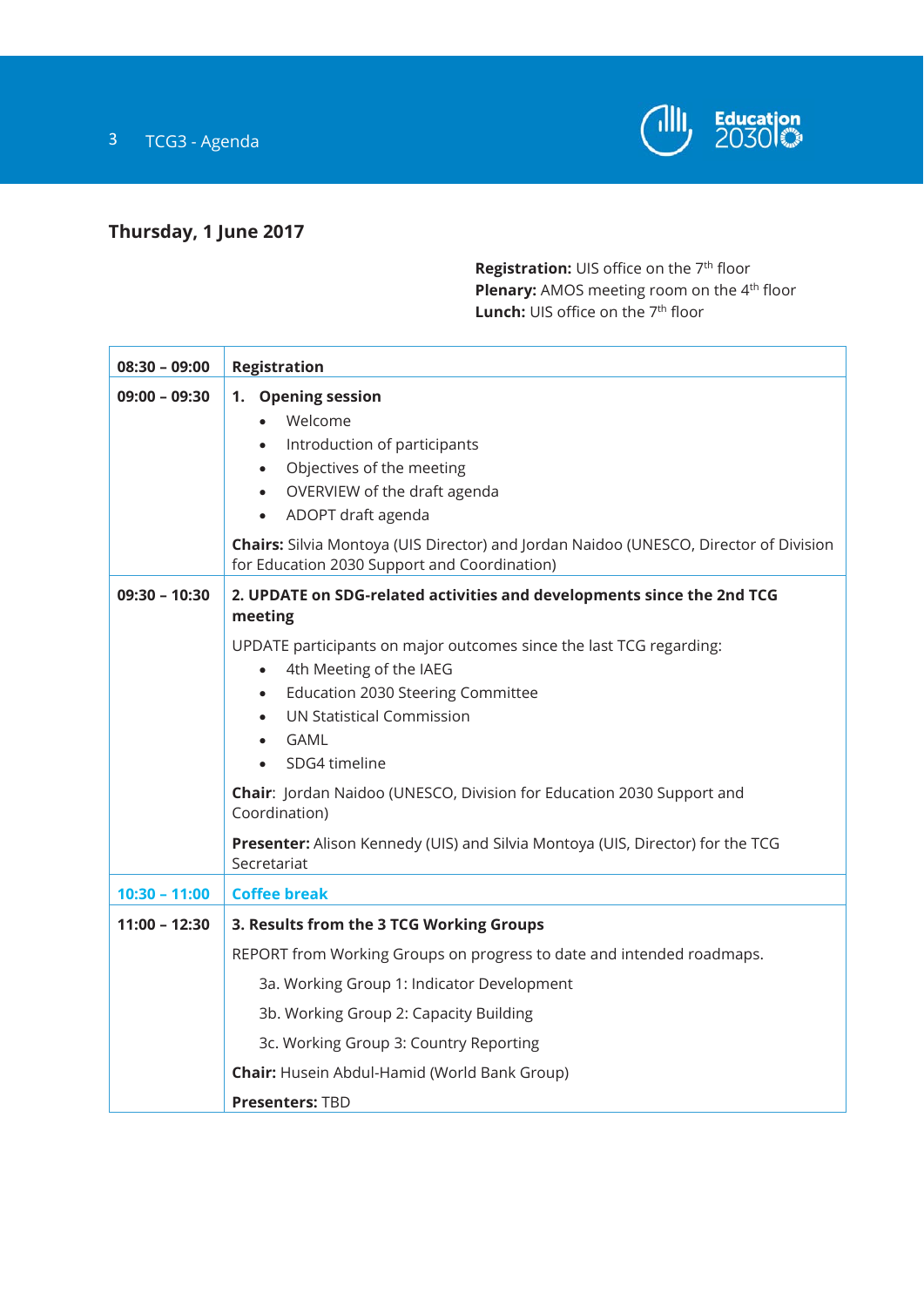## 4 TCG3 - Agenda



| 12:30 - 14:00   | <b>Lunch</b> (UIS office, 7 <sup>th</sup> floor, Decelles Boardroom)                                                                                                                                                                                  |  |
|-----------------|-------------------------------------------------------------------------------------------------------------------------------------------------------------------------------------------------------------------------------------------------------|--|
| $14:00 - 15:00$ | 4. Results from the 3 TCG Working Groups, continued                                                                                                                                                                                                   |  |
|                 | DISCUSS and AGREE on the work plans and priorities for each of the 3 TCG Working<br>Groups in plenary.                                                                                                                                                |  |
|                 | <b>Chair:</b> Husein Abdul-Hamid (World Bank Group)                                                                                                                                                                                                   |  |
| $15:00 - 15:30$ | 5. UPDATE on temporary reporting and the Global Lead Indicator (GLI)<br>Background and technical alternatives to formulate the GLI<br>Preliminary results<br>$\bullet$<br><b>Chair:</b> Dankert Vedeler (Education 2030 Steering Committee, Co-Chair) |  |
|                 | Presenter: Silvia Montoya (UIS, Director)                                                                                                                                                                                                             |  |
| 15:30 - 15:45   | <b>Coffee Break</b>                                                                                                                                                                                                                                   |  |
| $15:45 - 17:15$ | 6. Presentation on UNESCO's overall approach to Capacity Development                                                                                                                                                                                  |  |
|                 | UPDATE on the capacity building activities undertaken by UNESCO and how UIS works<br>with countries at the regional level.                                                                                                                            |  |
|                 | 6a. Overview of UIS capacity development - Silvia Montoya (UIS, Director)<br>6b. Pacific Capacity Building Project - Said Voffal (UIS)                                                                                                                |  |
|                 | 6c. Light DQAF - Marc Bernal (UIS Regional Advisor for Sub-Saharan Africa)<br>6d. CapED project - Jordan Naidoo (UNESCO, Director of Division for Education<br>2030 Support and Coordination)                                                         |  |
|                 | <b>Chair:</b> Canada                                                                                                                                                                                                                                  |  |
| $17:30 - 21:30$ | Social programme <sup>2</sup>                                                                                                                                                                                                                         |  |

1

<sup>&</sup>lt;sup>2</sup> To participate register at https://goo.gl/forms/EsPkix7dQ0CcYAV62 by 30 May.